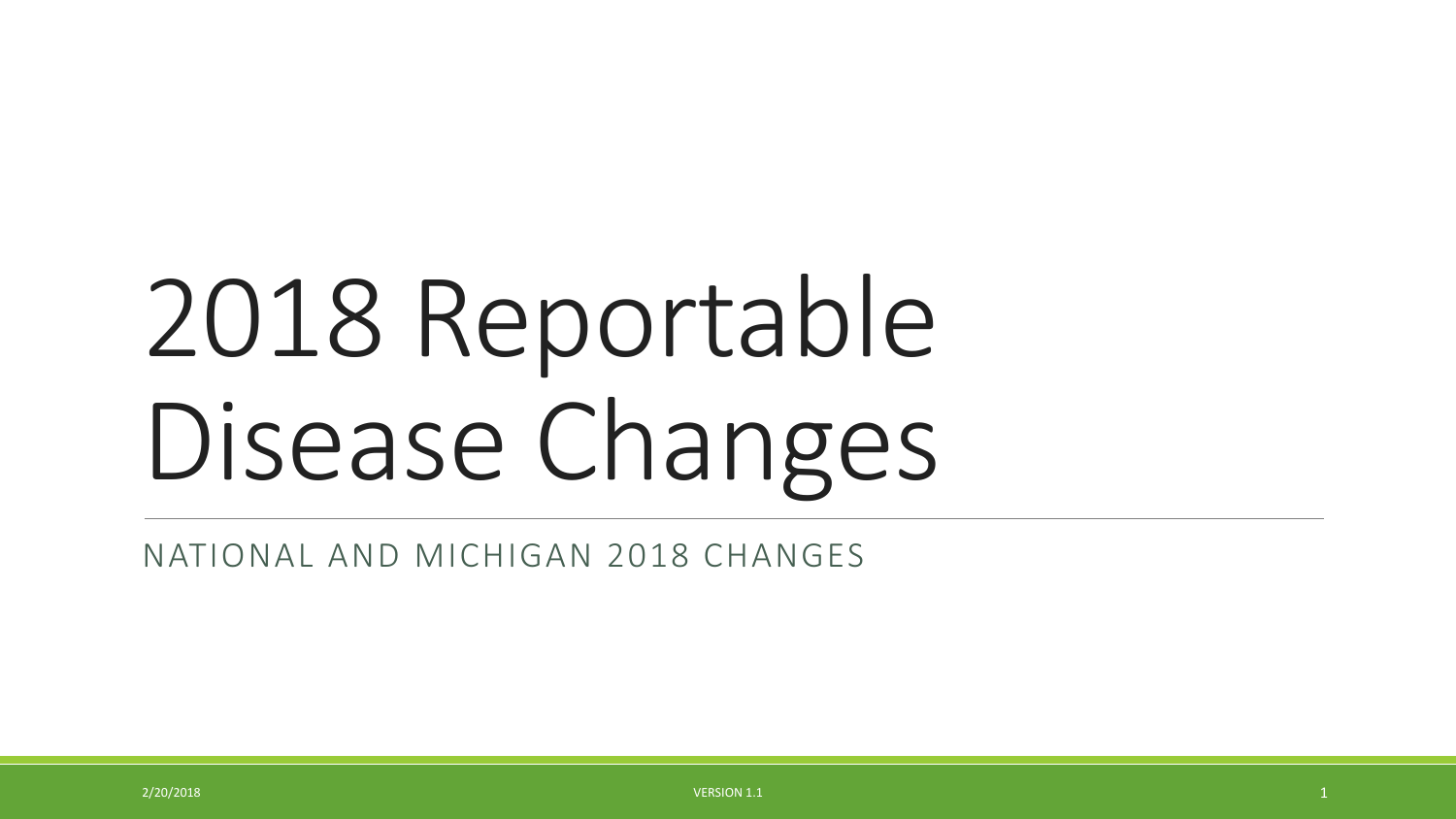# Background

- The National Notifiable Disease Surveillance System (NNDSS) offers surveillance case definitions with a set of uniform criteria used to define diseases for public health surveillance
- While the list of reportable conditions varies by state, the Council of State and Territorial Epidemiologists (CSTE) has recommended that state health departments report cases of selected diseases to CDC's National Notifiable Diseases Surveillance System (NNDSS). Every year, case definitions are updated using CSTE's Position Statements
- **In Michigan, reporting of conditions is mandated by the Michigan Public Health Code [Public Act**] 368 of 1978, 333.5111]. Section 333.5111 mandates that MDHHS annually review, update, and publish the list on the department's website
- Michigan's reportable disease requirements are updated yearly to reflect changes in national reporting guidance from the Centers for Disease Control and Prevention and CSTE. Changes to the Michigan requirements may also reflect updated laboratory testing capabilities, requests for epidemiologic data, and contacts for local health departments and laboratories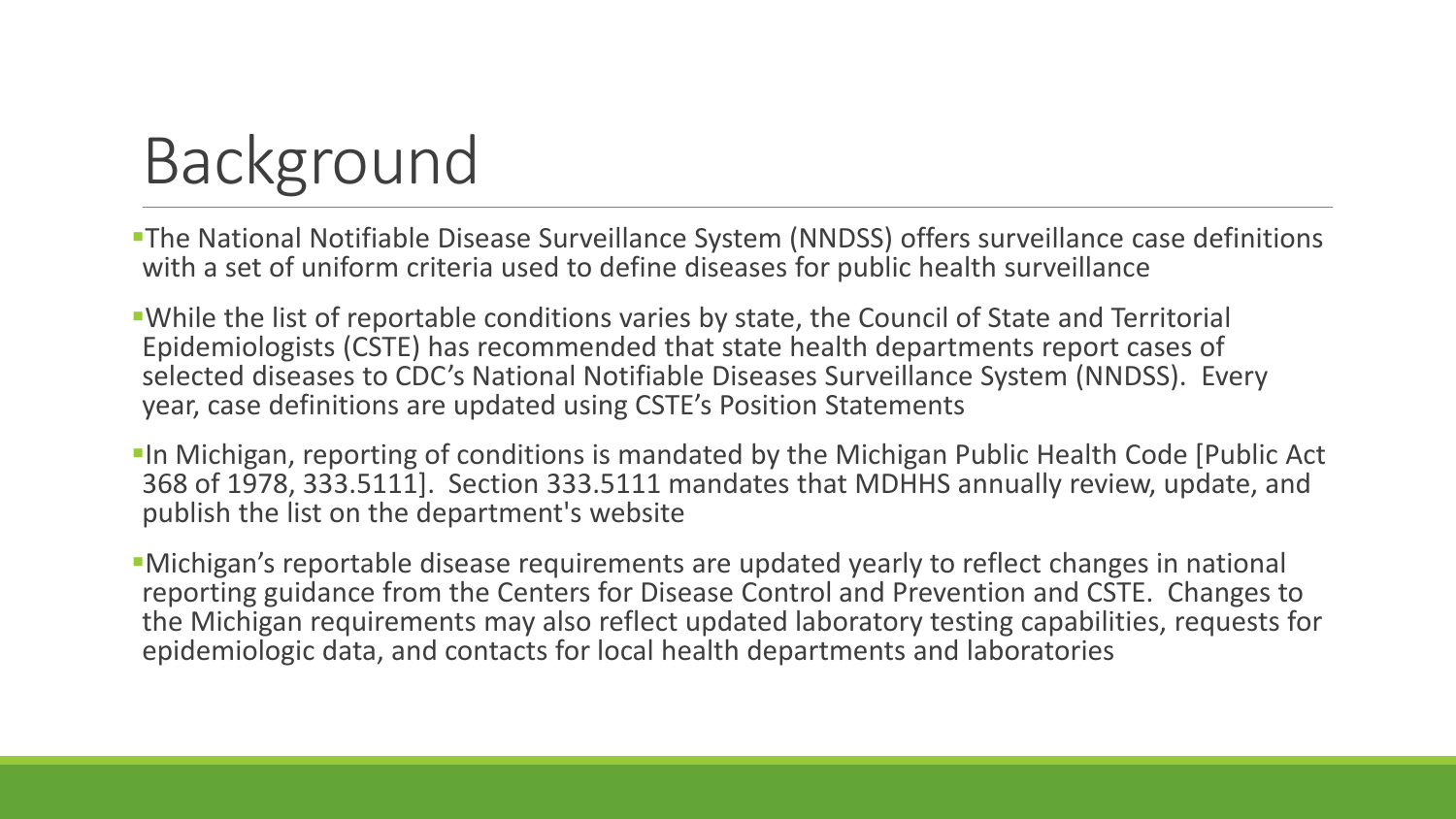#### New Nationally Reportable Condition: Carbapenamase Producing Carbapenem-Resistant *Enterobacteriaceae* (CP-CRE)

CP-CRE are an emerging public health problem in the US

- CRE are a group of gram-negative enteric bacteria resistant to carbapenem-class antibiotics
	- Most common genera are *Klebsiella* spp., *Escherichia coli*, and *Enterobacter* spp.
	- CP-CRE differs from CRE in that it has been confirmed by phenotypic and/or molecular testing to have a carbapenemase or other novel resistance mechanism, which allows the organism to break down carbapenem antibiotics making them ineffective
- CP-CRE will now be routinely reportable through MDSS a new condition and case detail form are available in the system
- Current MDHHS guidance documents are posted at [www.michigan.gov/cdinfo](http://www.michigan.gov/cdinfo) and [www.michigan.gov/hai](http://www.michigan.gov/hai)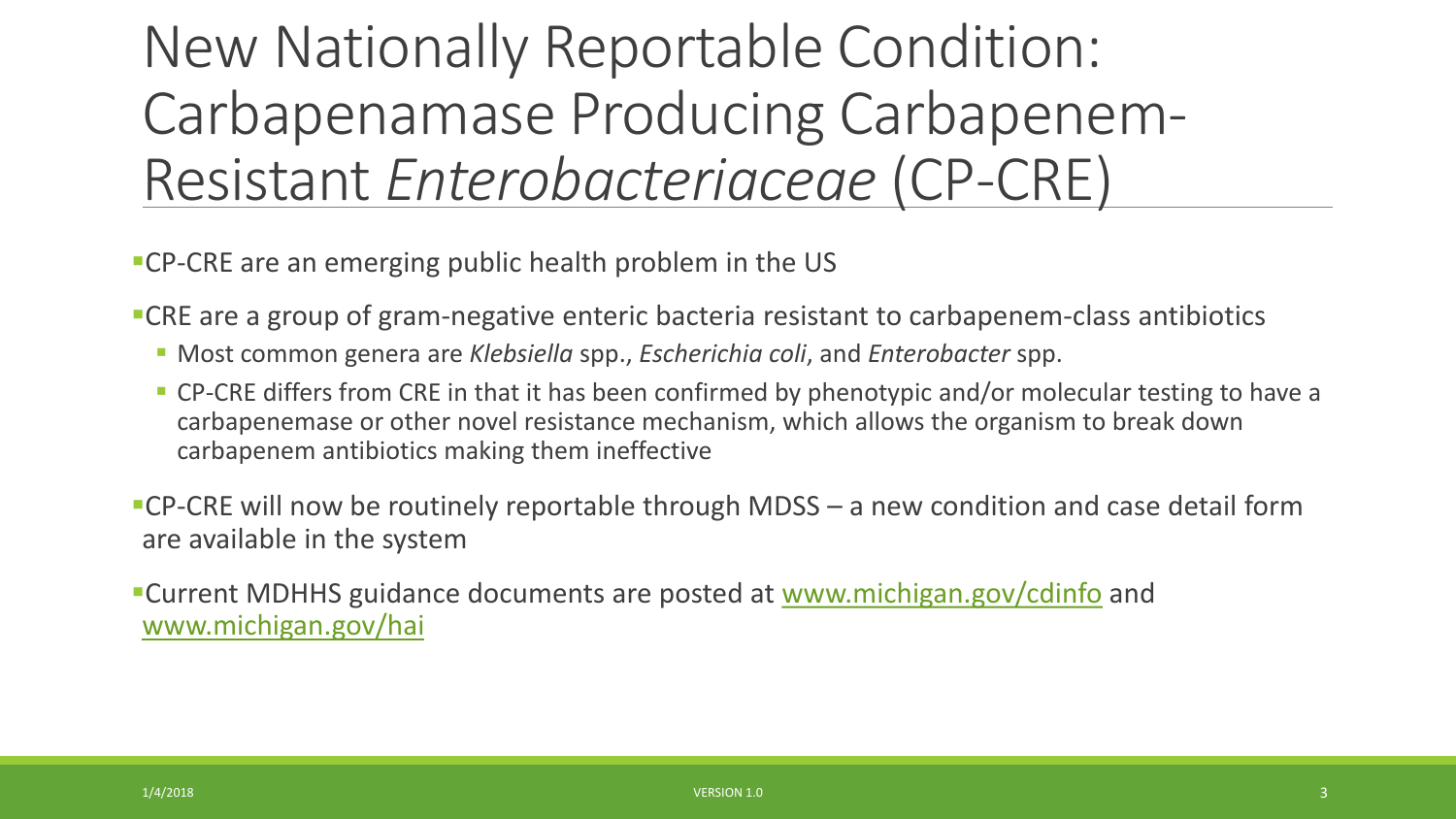#### CP-CRE Case Definition

#### **Confirmed Case:**

*E. coli*, *Klebsiella* spp., or *Enterobacter* spp. from any isolate that is:

**Positive for known carbapenemase resistance mechanism (e.g. KPC, NDM, VIM, IMP, OSA-48)** demonstrated by a recognized test (e.g. PCR, Xpert Carba-R);

#### **OR**

**Positive on a phenotypic test for carbapenemase production (e.g., metallo-ß-lactamase test,** modified Hodge test, Carba NP, Carbapenem Inactivation Method [CIM], or modified CIM)

**The complete case definition can be found at:** [https://wwwn.cdc.gov/nndss/conditions/carbapenemase-producing-carbapenem](https://wwwn.cdc.gov/nndss/conditions/carbapenemase-producing-carbapenem-resistant-enterobacteriaceae/case-definition/2018/)resistant-enterobacteriaceae/case-definition/2018/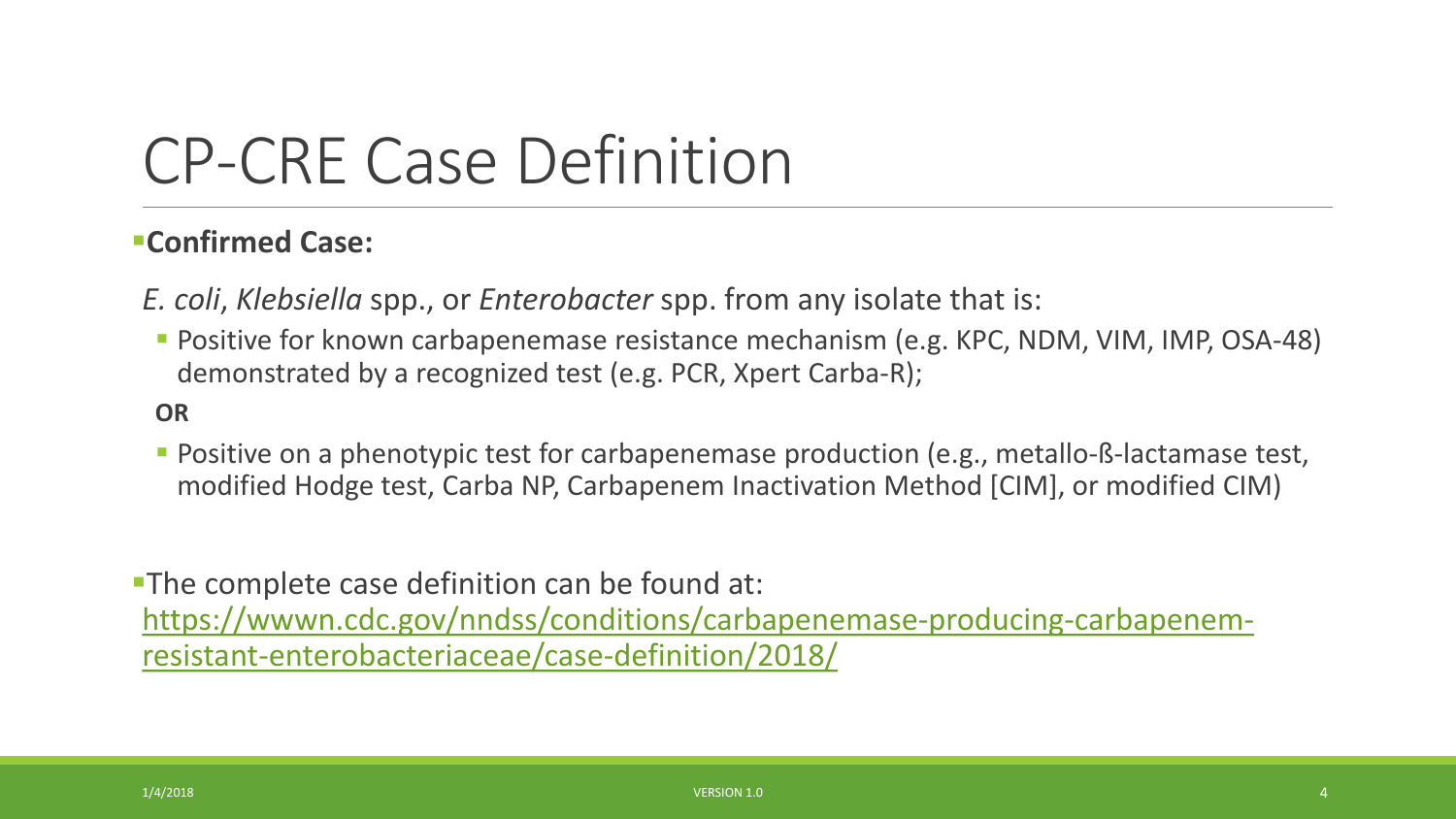# New Nationally Notifiable Condition: Perinatal Hepatitis C Virus Infection

- A standardized case definition would assist in quantifying the scope of the increase in perinatal HCV transmission, ensure appropriate classification of perinatally exposed cases, and support identification of cases which require additional follow-up and investigation
- There are no changes in requirements for laboratories all positive HCV antibody, RNA, and genotype tests are still required to be reported
- A new condition and case detail form for perinatal HCV are available in the MDSS
	- **The perinatal HCV case definition will be used for patients less than 36 months of age**
	- **Existing acute and chronic HCV case definitions should be used for any patient over 36 months of age**
- The MDHHS viral Hepatitis Unit developed a Perinatal HCV Toolkit to assist LHDs in case classification, de-duplication, and follow-up of cases
	- **The [Perinatal HCV Toolkit](http://www.michigan.gov/documents/mdhhs/Perinatal_HCV_Tool_Kit_FINAL_609604_7.pdf)** is available at: [www.mi.gov/hepatitis](http://www.mi.gov/hepatitis) or [www.mi.gov/cdinfo](http://www.mi.gov/cdinfo)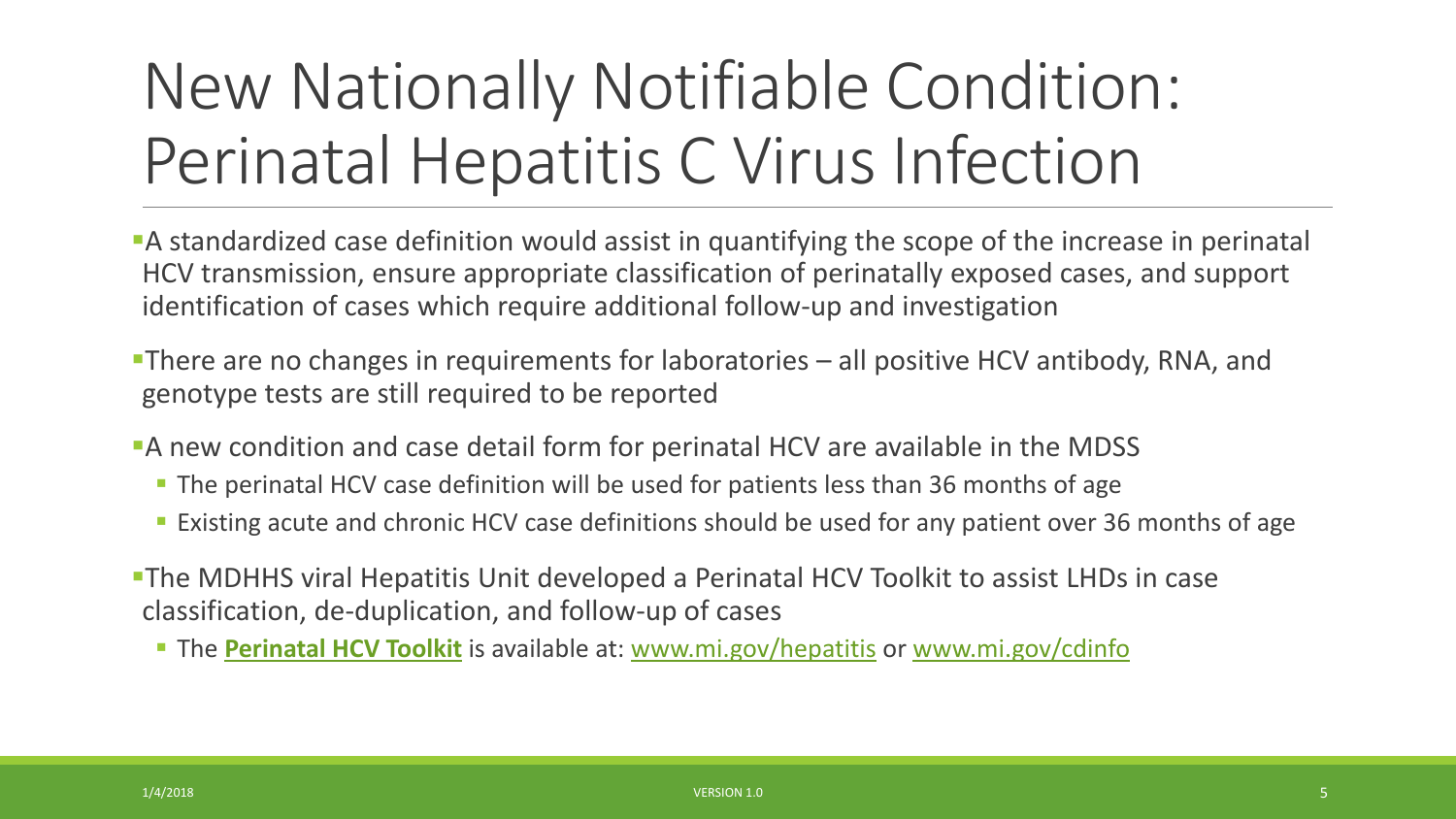### Perinatal Hepatitis C Virus Infection Case Definition

#### **Laboratory Criteria for Diagnosis**

- HCV RNA positive test results for infants between 2 to 36 months of age; **OR**
- HCV genotype test results for infants between 2 to 36 months of age or greater; **OR**
- **HCV** antigen test results for infants between 2 to 36 months of age or greater

**Epidemiologic Linkage**: Maternal infection with HCV of any duration, if known. Not known to have been exposed to HCV via a mechanism other than perinatal (e.g. not acquired via healthcare)

**Confirmed**: An infant who has a positive test for HCV RNA nucleic acid amplification test (NAAT), HCV antigen, or detectable HCV genotype at ≥2 months and ≤36 months of age and is not known to have been exposed to HCV via a mechanism other than perinatal

**The complete case definition can be found at:** <https://wwwn.cdc.gov/nndss/conditions/hepatitis-c-perinatal-infection/case-definition/2018/>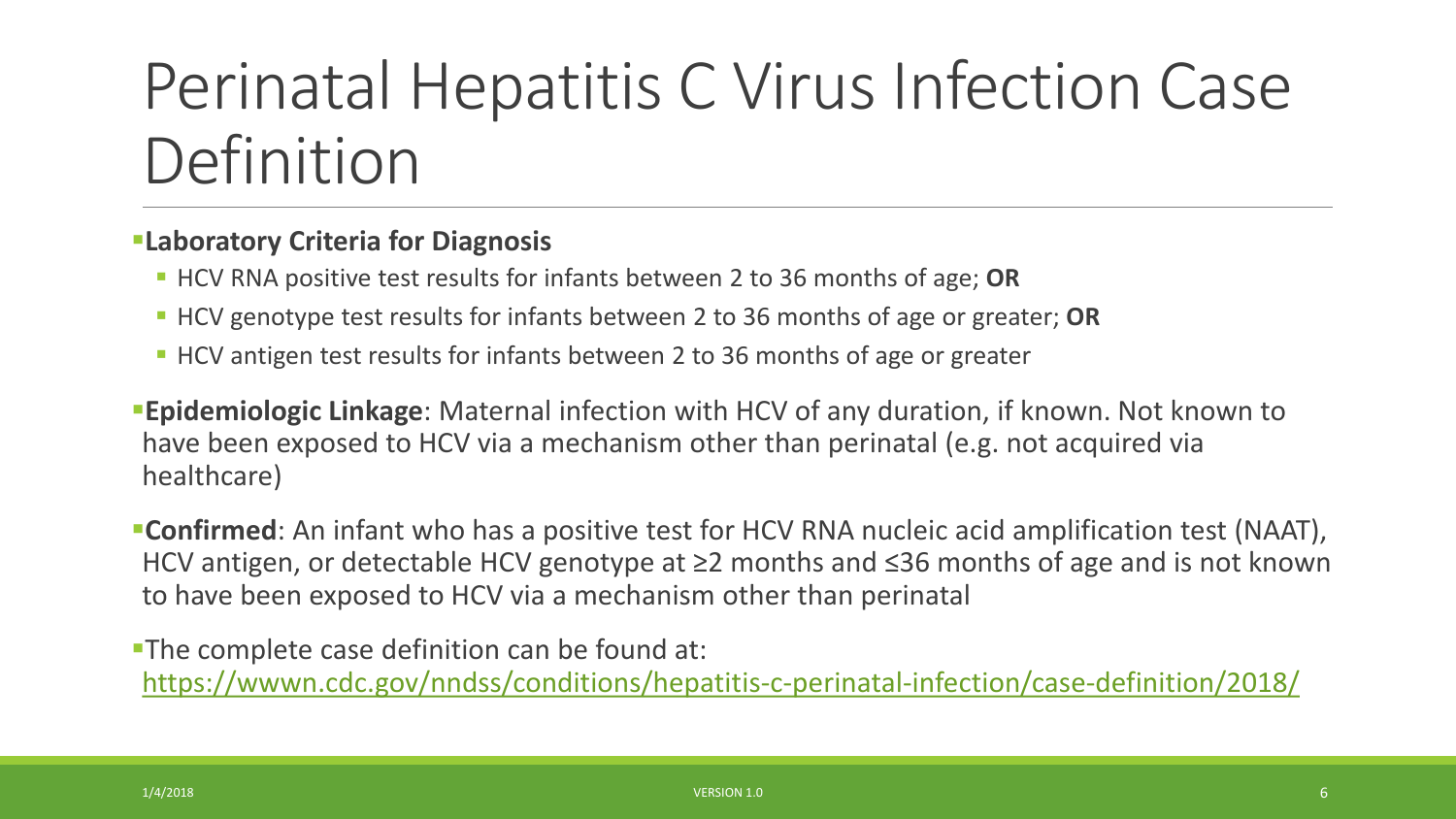# New Reportable Condition in Michigan: Coccidioidomycosis

Was previously reportable prior to 2017

**Clinical Criteria:** Infection may be asymptomatic or may produce an acute or chronic disease. Although the disease initially resembles an influenza-like or pneumonia-like febrile illness primarily involving the bronchopulmonary system, dissemination can occur to multiple organ systems. An illness is typically characterized by one or more of the following:

- Influenza-like signs and symptoms (e.g., fever, chest pain, cough, myalgia, arthralgia, and headache)
- **Pheumonia or other pulmonary lesion, diagnosed by chest radiograph**
- **Erythema nodosum or erythema multiforme rash**
- **Involvement of bones, joints, or skin by dissemination**
- **Meningitis**
- **Involvement of viscera and lymph nodes**

#### **Laboratory Criteria for Diagnosis**

- Cultural, histopathologic, or molecular evidence of presence of *Coccidioides* species, **OR**
- **Positive serologic test for coccidioidal antibodies in serum, cerebrospinal fluid, or other body fluids by:** 
	- Detection of coccidioidal immunoglobulin M (IgM) by immunodiffusion, enzyme immunoassay (EIA), latex agglutination, or tube precipitin, **OR**
	- Detection of coccidioidal immunoglobulin G (IgG) by immunodiffusion, EIA, or complement fixation, **OR**
	- Coccidioidal skin-test conversion from negative to positive after onset of clinical signs and symptoms

#### **Confirmed Case:** a case that meets the clinical criteria and is laboratory confirmed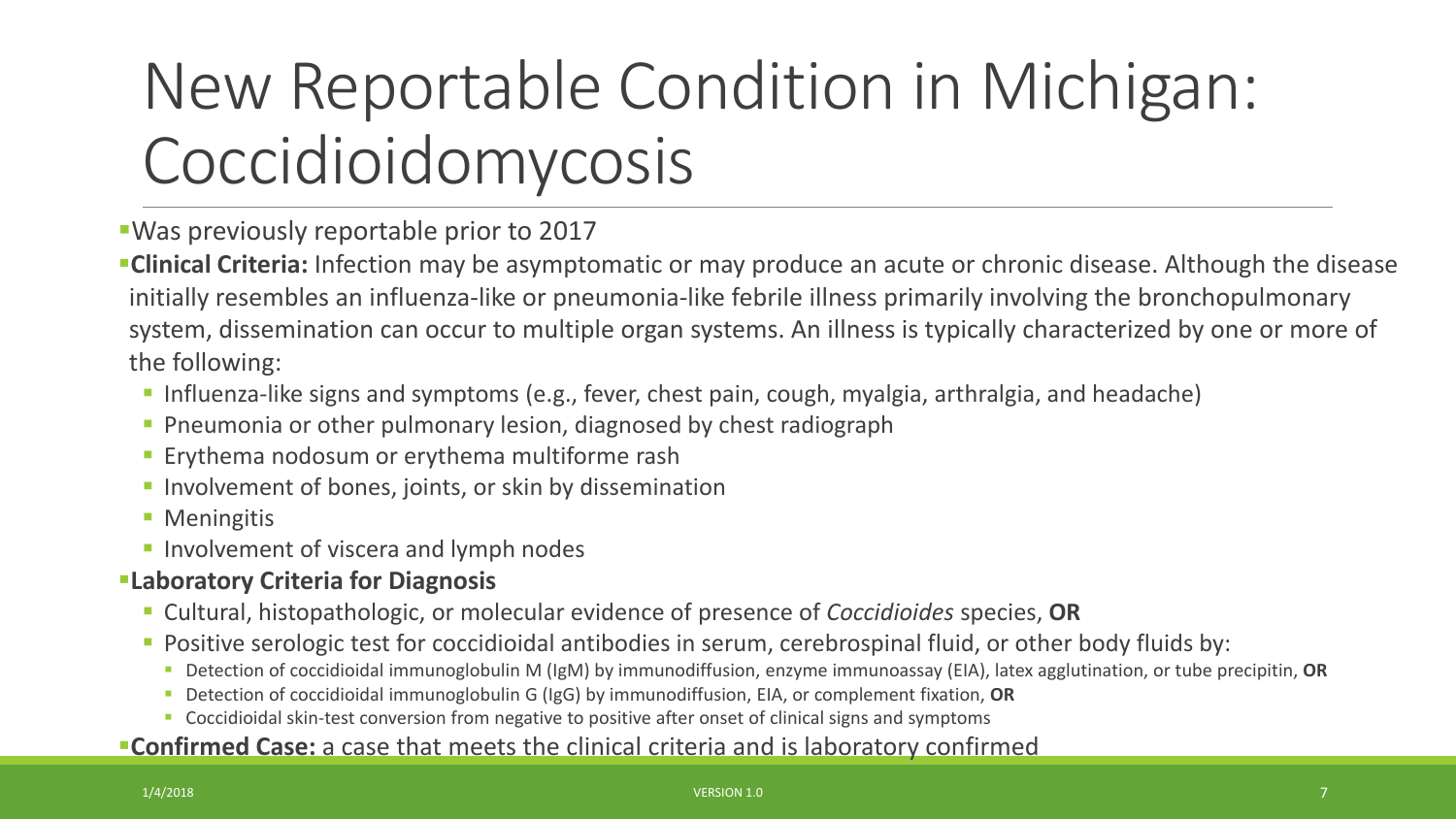### Revised Case Definition: Anthrax

- •Revised laboratory diagnostics criteria
- •Improvements in the consistency in terms used for the types of anthrax
- •Refinements to the symptoms and signs
- •Addition of infections with *Bacillus cereus* strains that express anthrax toxin genes
- •The 2018 Anthrax case definition can be found at: <https://wwwn.cdc.gov/nndss/conditions/anthrax/case-definition/2018/>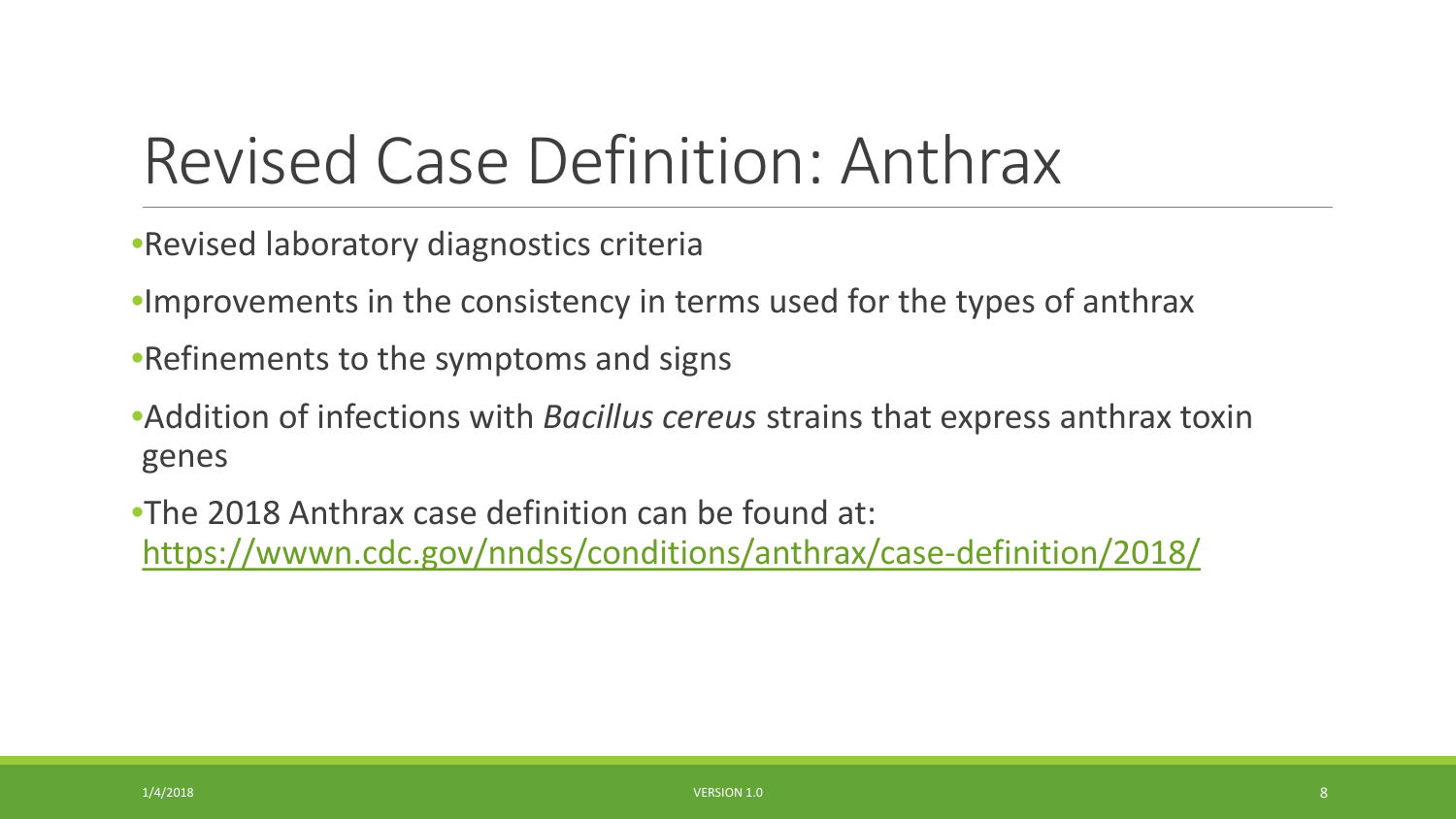# Revised Case Definition: Shiga Toxin-Producing *Escherichia coli* (STEC)

- Updates current case definition to prevent an increase in underreporting of STEC infection cases and to make case definitions for enteric bacterial pathogens more consistent
- Revises case definition to include detections of STEC by culture-independent diagnostic testing (CIDT)
	- **Detection of STEC by CIDT without culture-confirmation in a clinically compatible person may be** classified as **probable**
	- **If Illnesses among person who are epi-linked to a confirmed or laboratory-diagnosed probable case may** be classified as **probable** epi-linked cases
	- **Detection of STEC by CIDT without culture-confirmation with no known clinical compatibility may be** classified as **suspect**
- [The 2018 STEC case definition can be found at: https://wwwn.cdc.gov/nndss/conditions/shiga](https://wwwn.cdc.gov/nndss/conditions/shiga-toxin-producing-escherichia-coli/case-definition/2018/)toxin-producing-escherichia-coli/case-definition/2018/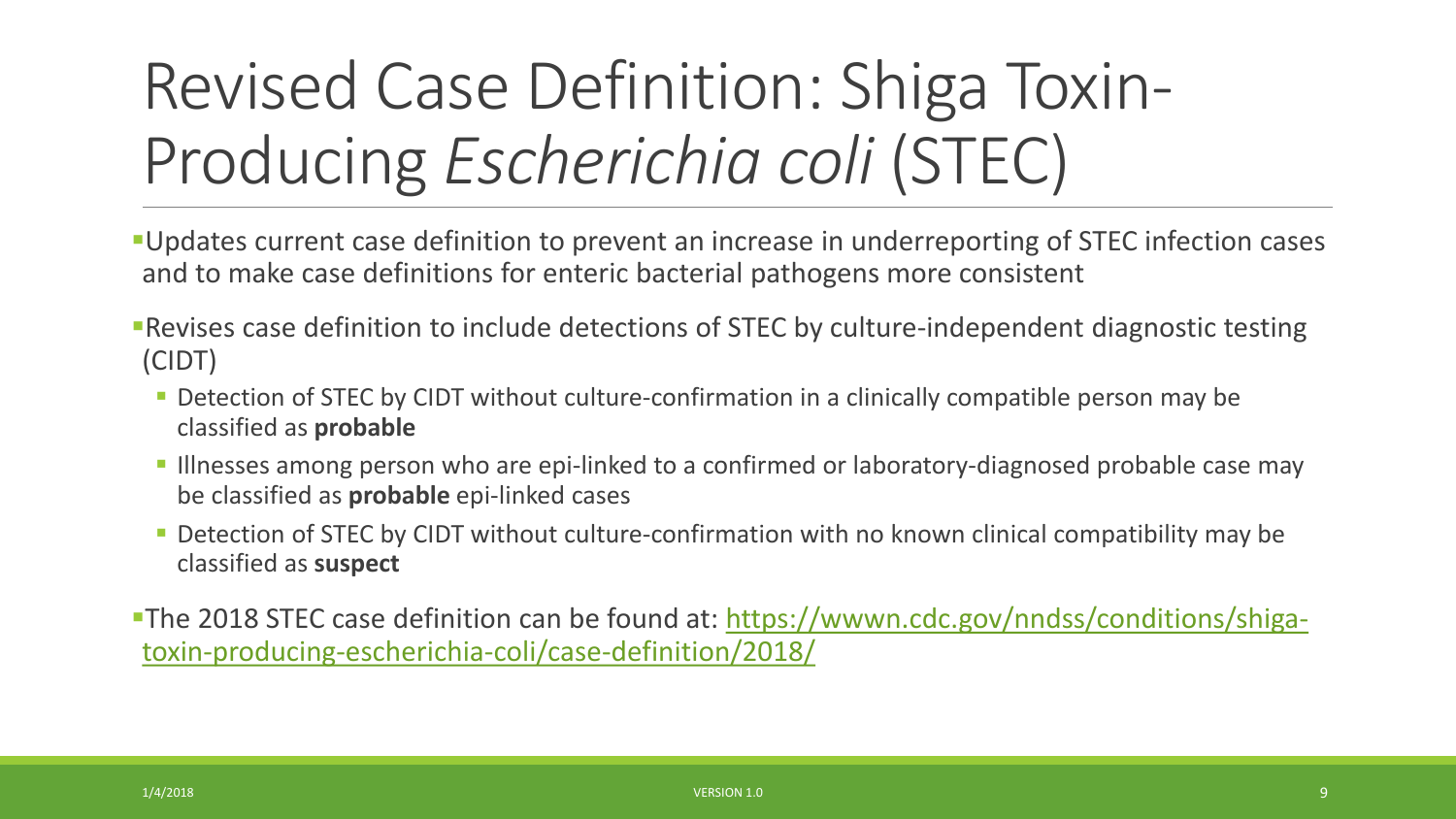### Revised Case Definition: Syphilis

•Changes to nomenclature for the different stages of syphilis:

- Rename "Syphilis, early latent" to "Syphilis, early non-primary, non-secondary"
- Create new category, "Syphilis, unknown duration or late";
	- Comprises cases previously categorized as "Syphilis, late latent" and "Syphilis, late with clinical manifestations"
- Retire "Syphilis, late latent"
- Retire "Syphilis, late with clinical manifestations"

•The 2018 Syphilis case definition can be found at <https://wwwn.cdc.gov/nndss/conditions/syphilis/case-definition/2018/>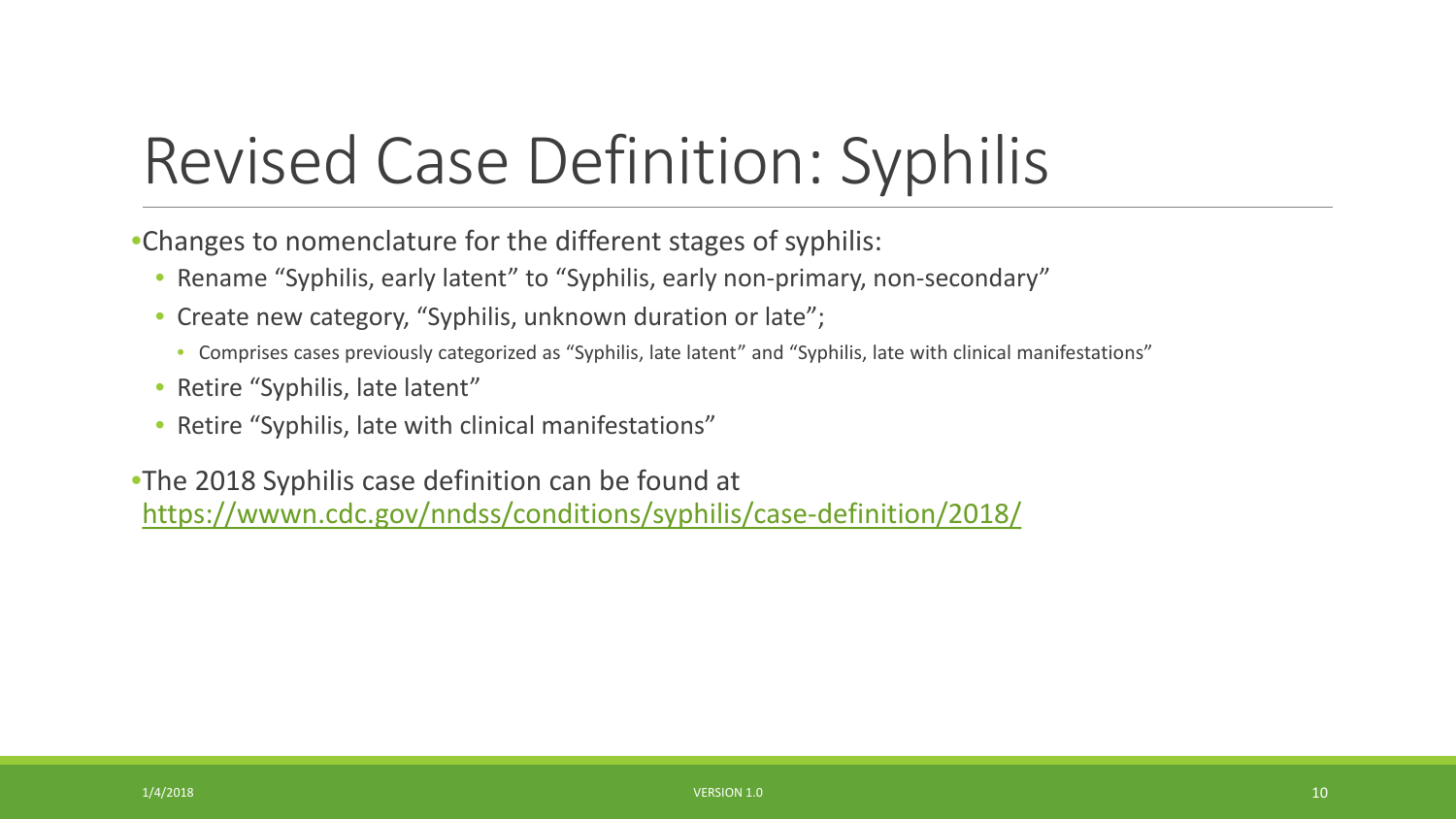### Revised Case Definition: Histoplasmosis

- •Histoplasmosis is a reportable condition in Michigan but is not reportable at the federal level
- •Michigan is adopting the standardized case definition that was recently developed by a CSTE working group
- •The case definition along with new case investigation guidance can be found at [www.michigan.gov/cdinfo](http://www.michigan.gov/cdinfo) under "Communicable Diseases A-Z" and then under "Histoplasmosis"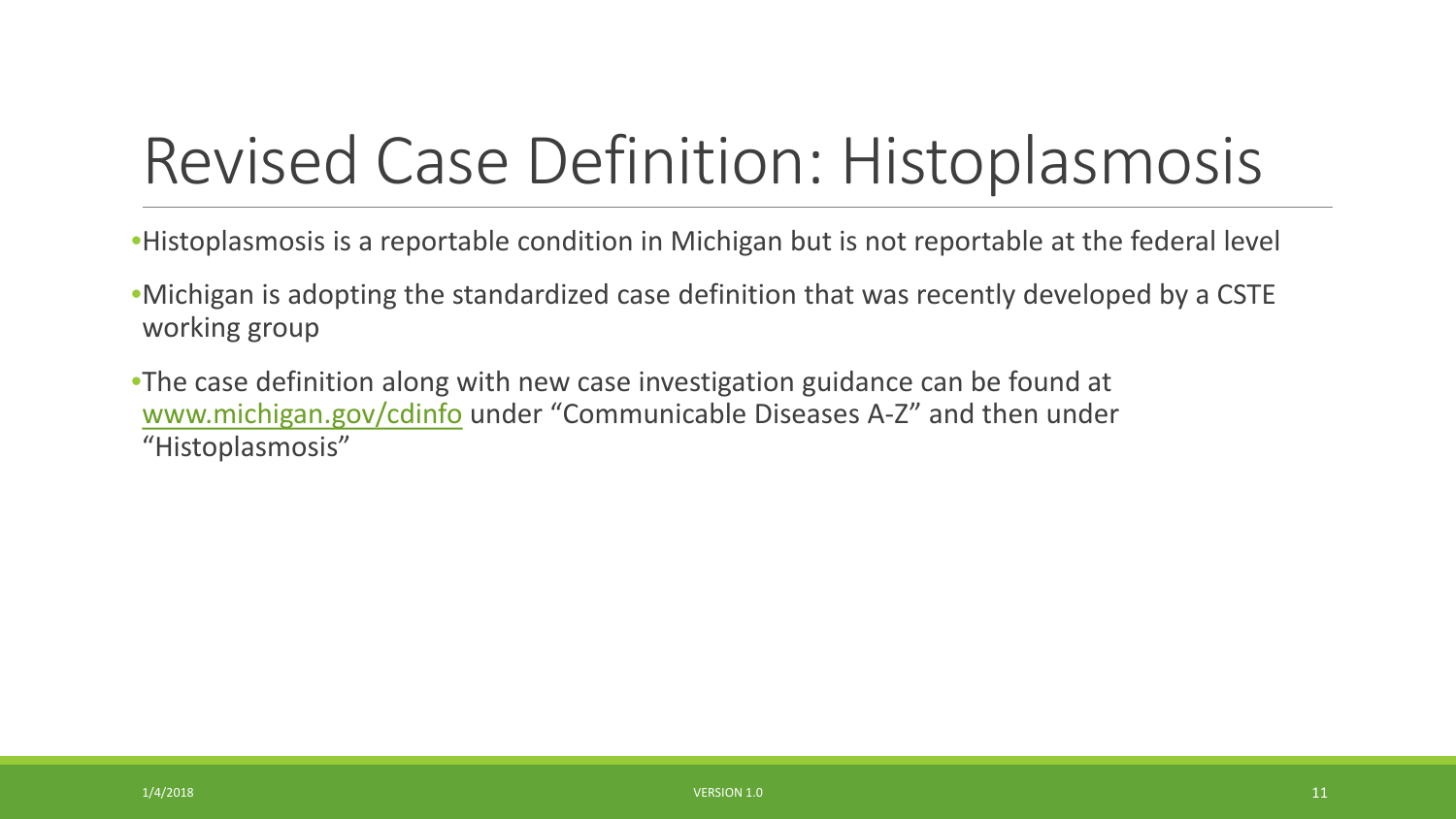### Revised Case Definition: Lyme Disease

•According to the 2017 CSTE Case Definition, a case may be classified as 'Suspect' if a case has evidence of infection but no clinical information available (e.g. a laboratory report). However, contrary to this case definition, the MDHHS EZID Section does not support the completion of cases with no clinical information as 'Suspect.'

•Therefore, even if a case has confirmatory lab report(s) indicating infection, if clinical information cannot be obtained then this case would be classified as 'Not a Case.'

•MDHHS updated the Lyme Disease Reporting Guidelines document. It can be found at [www.michigan.gov/cdinfo](http://www.michigan.gov/cdinfo) under "Communicable Diseases A-Z" and then under "Lyme Disease"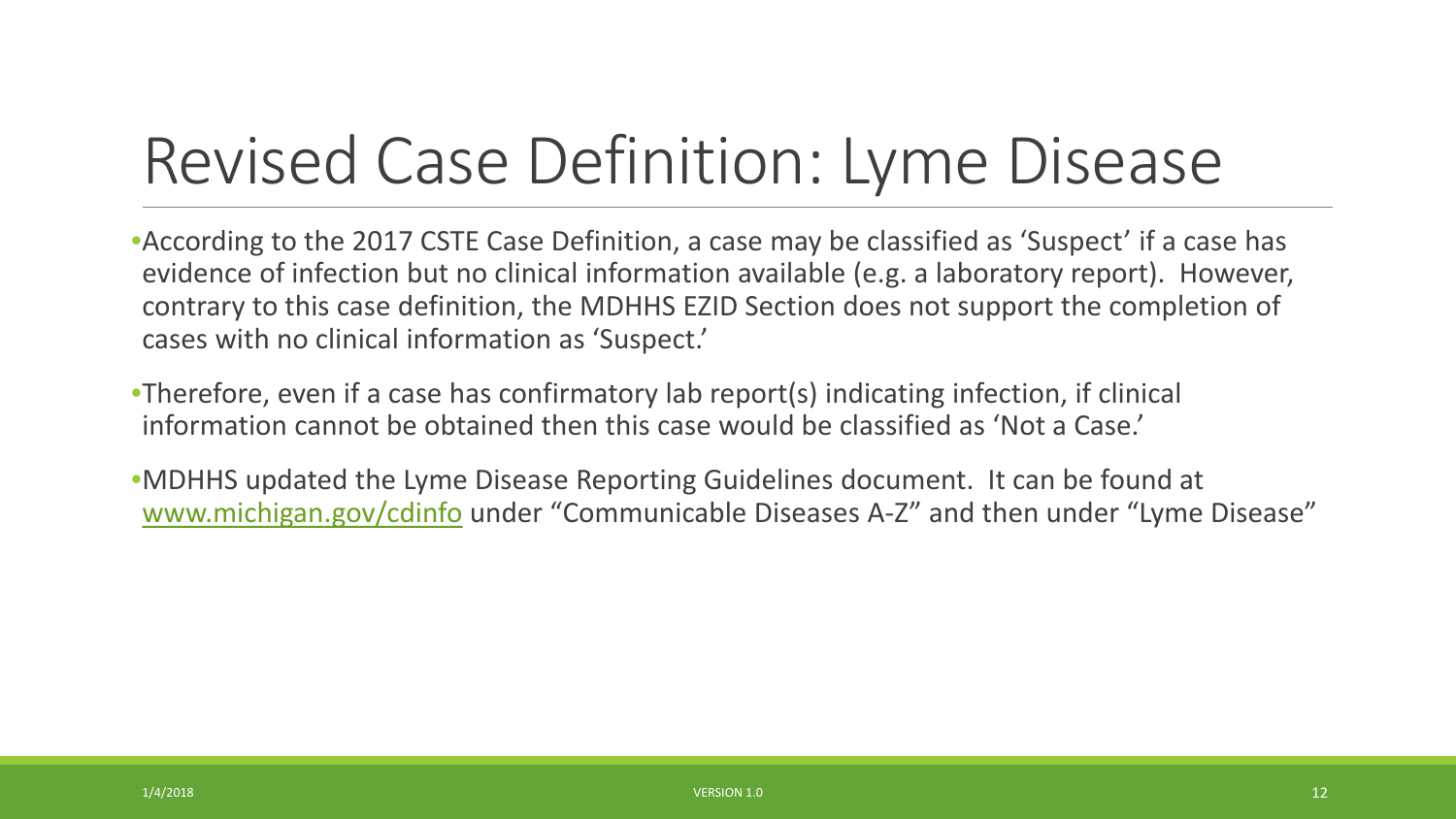#### New Condition Under Standardized Surveillance But Not Added to the NNDSS: Acute Flaccid **Myelitis**

- •Revised case definition provides clarification by separating laboratory criteria from clinical criteria
- •**Confirmed case**: clinically compatible and has confirmatory laboratory evidence (MRI showing spinal cord lesion largely restricted to gray matter and spanning one or more spinal segments)
- •**Probable case**: clinically compatible and has supportive laboratory evidence (CSF showing pleocytosis)
- •The full case definition can be found at <http://c.ymcdn.com/sites/www.cste.org/resource/resmgr/2017PS/2017PSFinal/17-ID-01.pdf>
- •Cases may be reported using the Acute Flaccid Myelitis case detail form in MDSS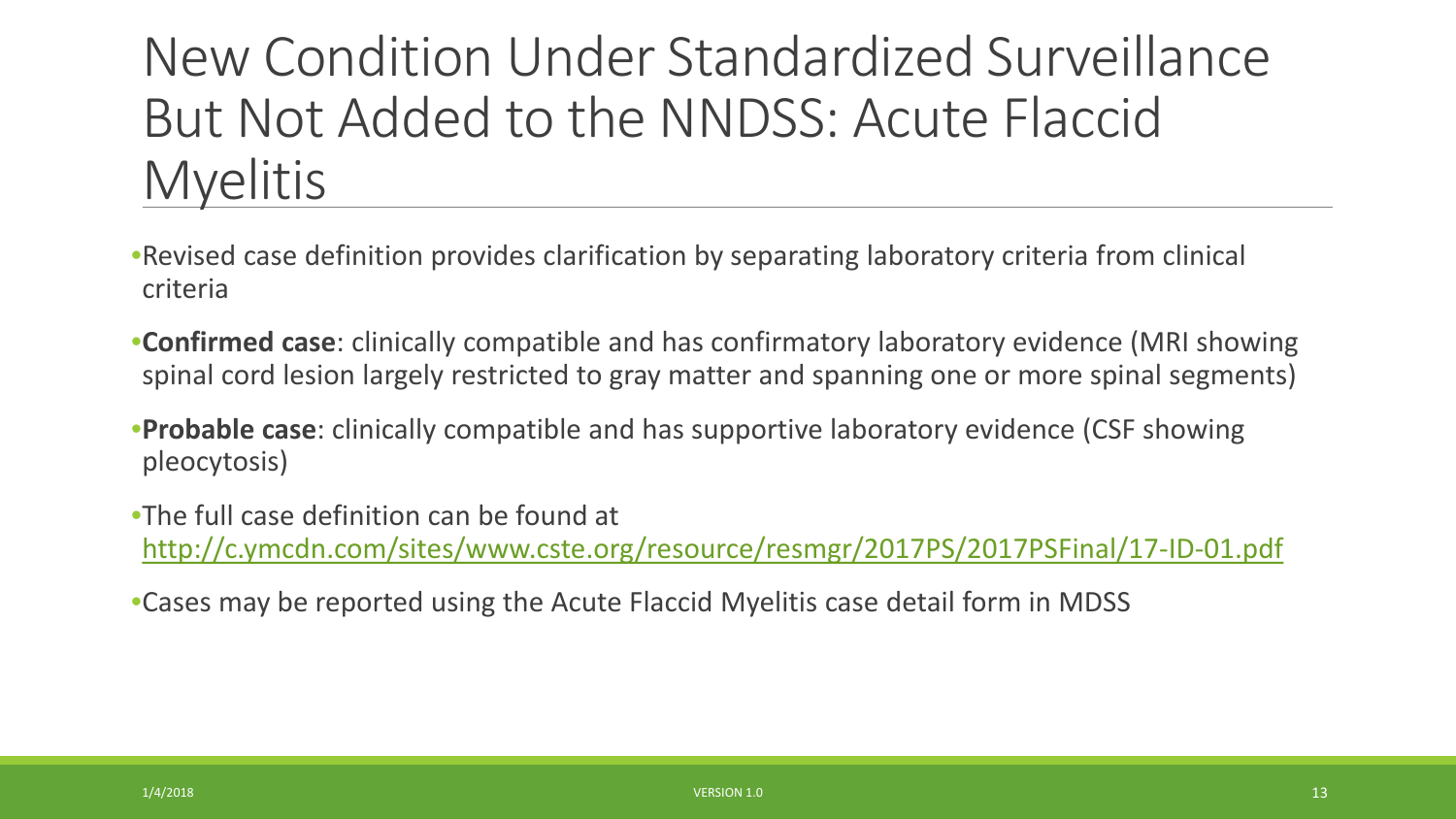#### New Condition Under Standardized Surveillance But Not Added to the NNDSS: *Candida auris*

•*Candida auris* is an emerging multidrug-resistant (MDR) yeast that can cause invasive infections and is associated with high mortality

#### •**Laboratory Criteria**:

- Confirmatory: culture of *Candida auris* from any body site, including blood, wound, skin, ear, urine, rectum, respiratory secretions, or other body fluids
- Supportive: detection of *Candida haemulonii* from urine, respiratory tract, or normally sterile site by a lab instrument not equipped to detect *C. auris*

•**Epidemiologic linkage**: isolate from a person who is within same household/healthcare facility, with another person with confirmatory lab evidence

•[The case definition can be found at: https://wwwn.cdc.gov/nndss/conditions/candida-](https://wwwn.cdc.gov/nndss/conditions/candida-auris/case-definition/2018/)<br>auris/case-definition/2018/

•Cases should be reported using the 'Unusual Outbreak or Occurrence' form in MDSS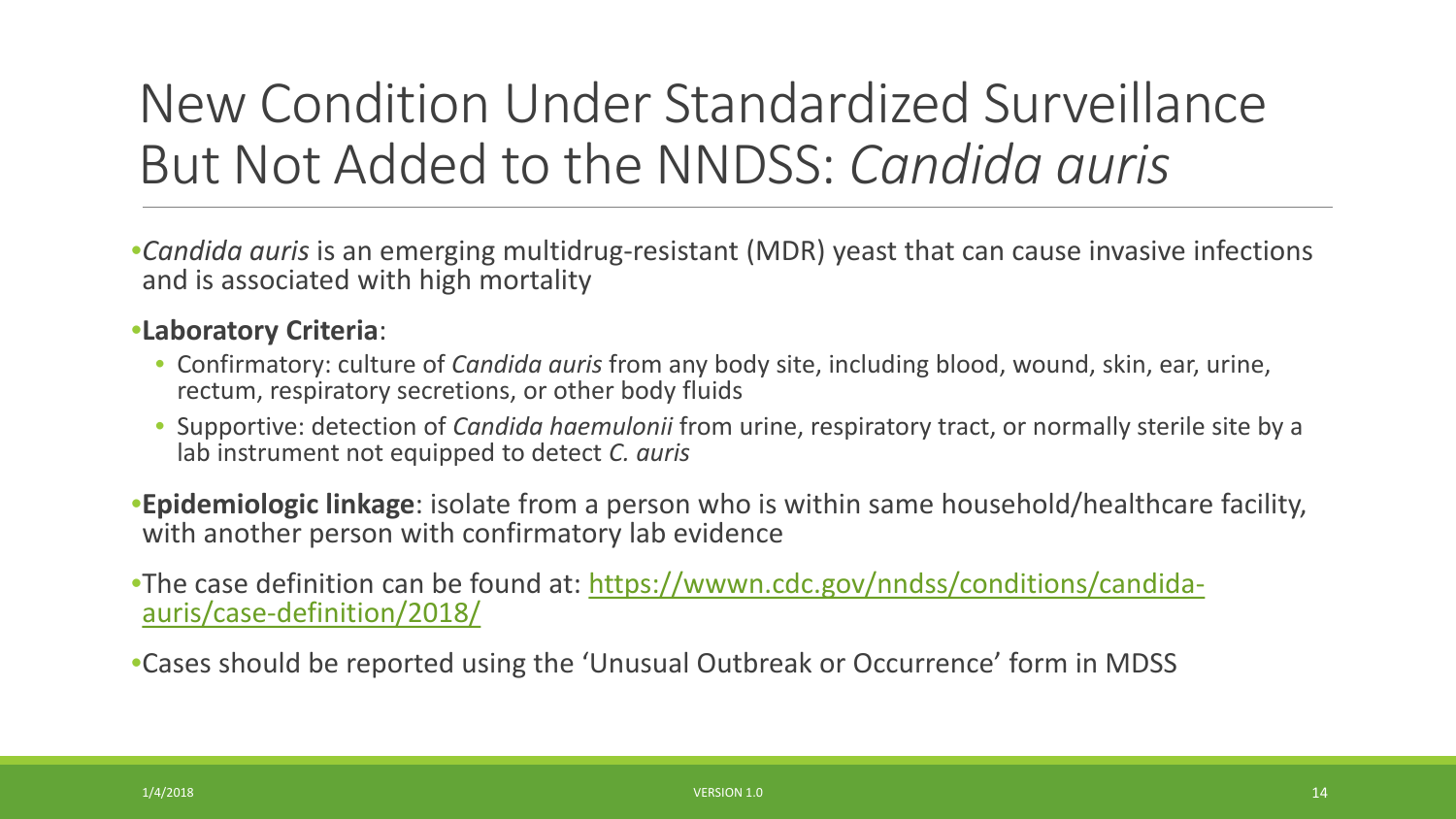New Condition Under Standardized Surveillance: Extrapulmonary Non-Tuberculosis Mycobacterium (NTM)

- Laboratories are not required, but may voluntarily choose to report these cases into MDSS
- While the condition is not nationally notifiable or reportable, there is a new standardized case definition
- A modified NTM case detail form is available in MDSS
	- LHDs are not required to investigate NTM cases but if they choose to follow-up on them, use the CSTE case definition and MDSS case detail form

Additional information and case definition can be found at <http://c.ymcdn.com/sites/www.cste.org/resource/resmgr/2017PS/2017PSFinal/17-ID-07.pdf>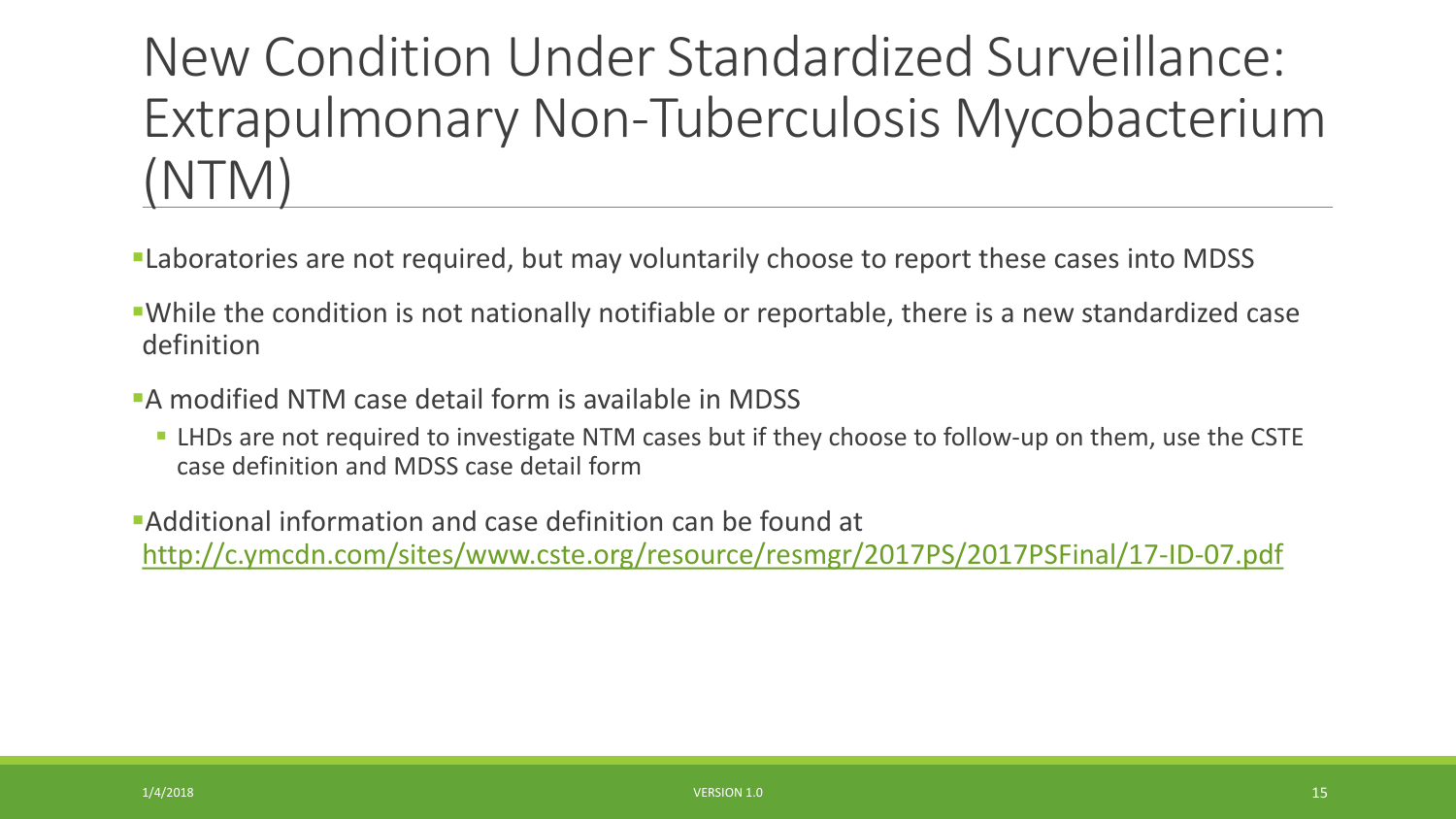#### New Condition Under Standardized Surveillance: Latent Tuberculosis Infection (LTBI)

- **There are no changes to reporting requirements for LTBI**
- MDHHS requires the reporting of any positive preliminary or final TB nucleic acid tests, TB genetic probes, and chromatographic or rapid tests
- While the condition is not nationally notifiable or reportable, there is a new standardized case definition
- **A new condition and case detail form for LTBI is available in MDSS** 
	- Surveillance for these infections is being encouraged in an effort to promote the elimination of TB
	- **LHDs are not required, but are encouraged, to investigate LTBI cases. Use the case definition and MDSS** form to collect information

Additional information and case definition can be found at <http://c.ymcdn.com/sites/www.cste.org/resource/resmgr/2017PS/2017PSFinal/17-ID-09.pdf>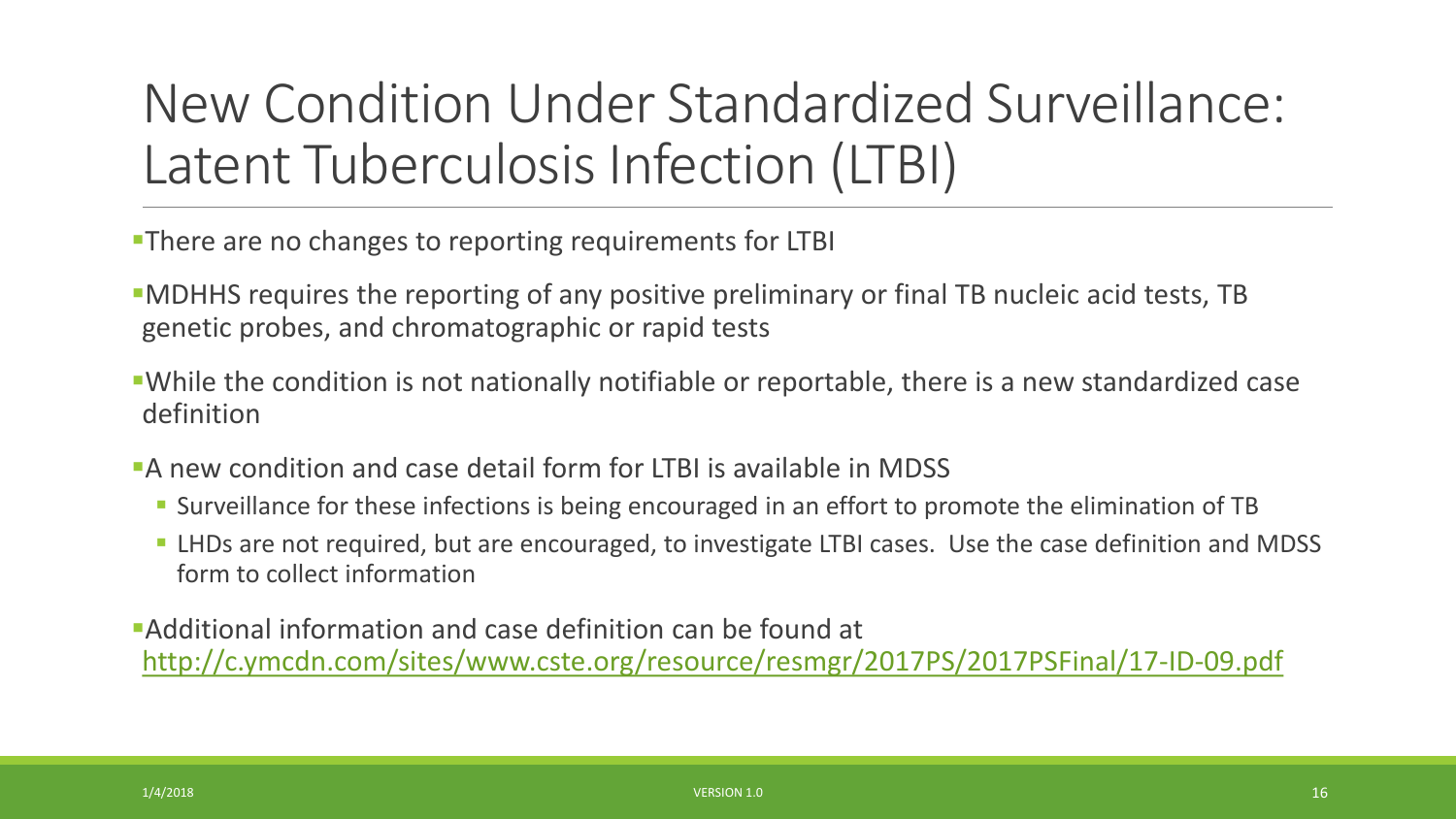# Michigan 2018 Additional Changes

- Removed rheumatic fever from the list of diseases or conditions required to be reported
- Removed the footnote (4) designation from HIV infection. Isolates, subcultures, or specimens are no longer required to be submitted to the MDHHS Lansing laboratory for HIV infections
- Added *Bacillus cereus serovar anthracis* under the anthrax category as required to be reported and as a designated category A bioterrorism agent
- Modified *Coxiella burnetii* (Q Fever) to be a designated category A bioterrorism agent
- Modified Eastern Equine Encephalitis to be a designated category A bioterrorism agent
- Modified Severe Acute Respiratory Syndrome (SARS) to be a designated category A bioterrorism agent
- Added Hepatitis A Virus genotype testing as a reportable lab result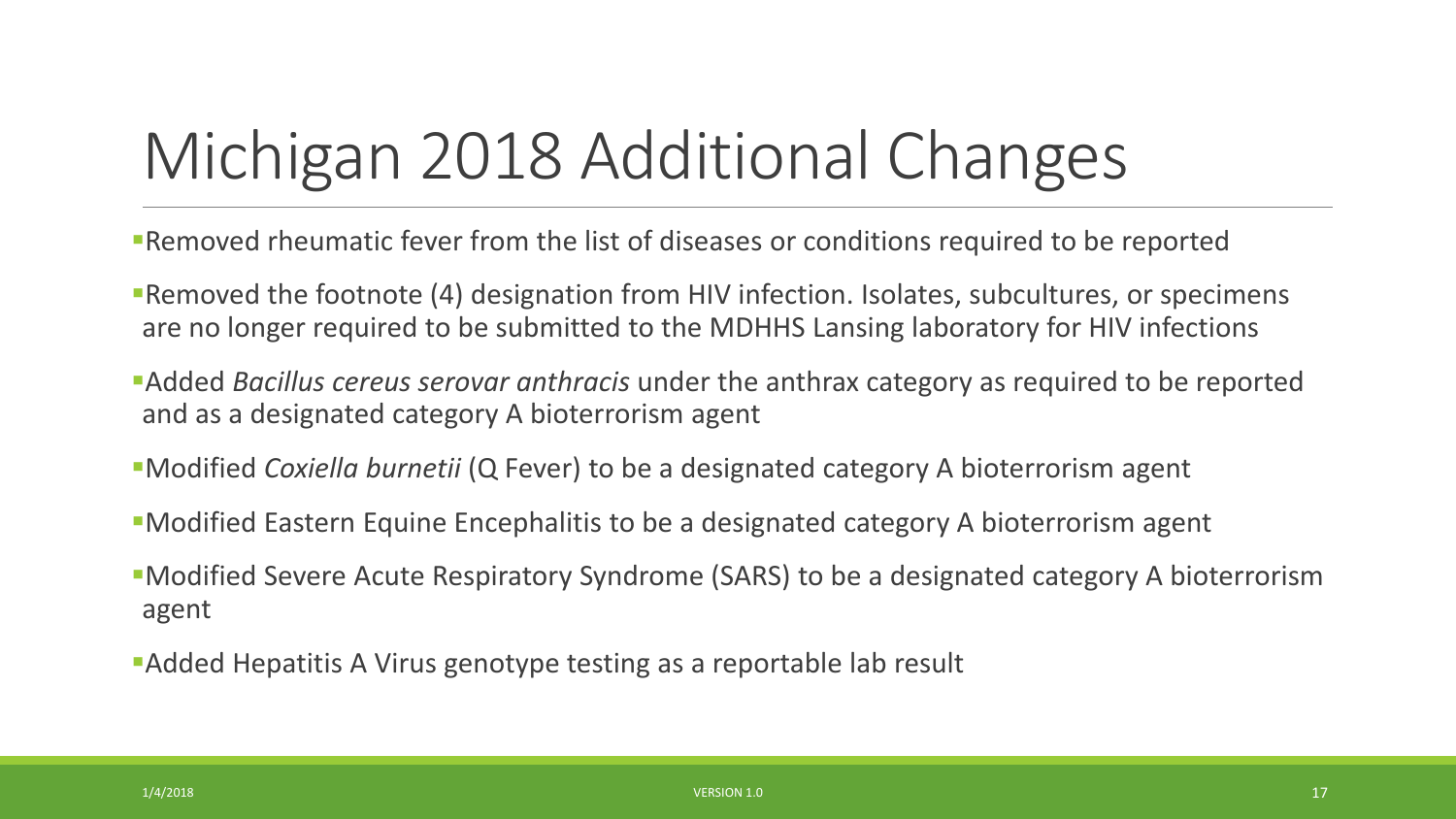### Michigan 2018 Updated Documents

Updated reportable disease lists (by pathogen and by condition), as well as the Healthcare Professional's Guide (Brick Book) are available for download at [www.michigan.gov/cdinfo](http://www.michigan.gov/cdinfo)



| A Guide for Physicians. Health Care Providers and Laboratories<br>Report the following conditions to the Michigan Disease Suverillance System (MDSS) or local health department (see reverse).<br>within 20 hours (unless otherwise noted) if the agent is identified by clinical or laboratory diagnosis. |                                                                                                                            |
|------------------------------------------------------------------------------------------------------------------------------------------------------------------------------------------------------------------------------------------------------------------------------------------------------------|----------------------------------------------------------------------------------------------------------------------------|
| Report the unusual occurrence, outbreak or epidemic of any disease or condition, including health care-associated infections.                                                                                                                                                                              |                                                                                                                            |
| Aranis wan tapozyon t- Lim (Anaplasmosis).                                                                                                                                                                                                                                                                 | Council Decise (1)                                                                                                         |
| Arrest Fran                                                                                                                                                                                                                                                                                                | (Isto-ellas as , Cartage ve was Producing-Cartage very terroris (2).                                                       |
| Arkov a lovec skal višes, kosto-anšino vresta intervento                                                                                                                                                                                                                                                   | usso voltas aco es (Lagionallosis) (2).                                                                                    |
| Children vs. bestein bouine, is no www.Caryon, La Crosse.<br>Foresteam, St., Lowin, Wood H-E, Wisson - How - E, J- G (6).                                                                                                                                                                                  | us sus s-us sepes (Leprospirosis).                                                                                         |
| Balto-a mergy (Babesicsa)                                                                                                                                                                                                                                                                                  | user valmo rocyogenes (Listeriosis) (5, 6).<br>Mossiles www. (https://twisteda.)                                           |
| Bedilus en hrads and B. cereus serovar an ihreds Din ihrez) (4).                                                                                                                                                                                                                                           | Monting-was known will would be read, and some their structure.                                                            |
| Make wyes der war-odo (Blacromyessis).                                                                                                                                                                                                                                                                     | Mumas who                                                                                                                  |
| to detella in wass (Perrussis)                                                                                                                                                                                                                                                                             | Myanitan.crown ibs ac (Leprosy or Hansen's Disease).                                                                       |
| tar a la tragga (ar Cymr Diresse)                                                                                                                                                                                                                                                                          | Myan kapas win wito culoso animilax (tuberculosis),                                                                        |
| Brucelle species (Brucellosis) (4)                                                                                                                                                                                                                                                                         | ena check was your different and concert pulse essets (4).                                                                 |
| Burkholderin mallei (Glanders) (4)                                                                                                                                                                                                                                                                         | Rossor-age remindeut (Gonomhau) (3, 6)                                                                                     |
| Burkholderin preudomallei (Intelicidosis) (4)                                                                                                                                                                                                                                                              | Rossoria morrigio dispone los una (Meningocco del Disease) (3).                                                            |
| Camey bisances suppos (Compylobe carriosis).                                                                                                                                                                                                                                                               |                                                                                                                            |
| ChlamyS-a cushoma ca (Trachoma, Geni allin lections, LGV) (S, 6).                                                                                                                                                                                                                                          | Flamed-um secolo (Meleria).                                                                                                |
| Chlamydogh-lags-wap (Psingrossis)                                                                                                                                                                                                                                                                          | En la marca                                                                                                                |
| Clearid um bordinum (Dordism) (4)<br>Class (discrete unit) (The merge)                                                                                                                                                                                                                                     | Franciscuse, reliains CID                                                                                                  |
| Comple-da - mm-us (Opadibidamycais).                                                                                                                                                                                                                                                                       | <b>Railway</b> (4)<br>Getexisus sepes (Sported Fever).                                                                     |
| Caranzo vses (SARS, MPA-Ca1) (S)                                                                                                                                                                                                                                                                           | Whellow Go (6)                                                                                                             |
| Conyectuous vum 0-shaho vuo (Diphiheria) (3)                                                                                                                                                                                                                                                               | Salva vollas acocs (Salmondlosis) (5).                                                                                     |
| Codella bume ii (Q Fever)(4)                                                                                                                                                                                                                                                                               | Salva volla cya v (Typhoid Pewar)(S)                                                                                       |
| Crysus sond-um s sabes (Organoparidiais).                                                                                                                                                                                                                                                                  | State In support (ShingHosis) (S)                                                                                          |
| Cyclos en uls ecocs (Cyclosporiesis)                                                                                                                                                                                                                                                                       | Star hybrocous as oss I owed hoot by direme (1).                                                                           |
| Desaye was (Desaye Fever)                                                                                                                                                                                                                                                                                  | Sure hylacocous as loss, sureceimpo in recimed-act/                                                                        |
| the distances (thristicais)                                                                                                                                                                                                                                                                                | essum (VISA (S)/VISA (4))                                                                                                  |
| Frace to los joind an unsecol call                                                                                                                                                                                                                                                                         | Scenagges november of the cas                                                                                              |
| Freierbachs is "Carbaic romae Peduc g-Carbaic rom tossum (3). Sychiadocus hydgeris, graunt, sichlosos, including                                                                                                                                                                                           |                                                                                                                            |
| hickore kaloak, Carbaso komaso Kiaduo ka-Carbasoko miliosorak(3).<br>hackgrounds, OIS7:47 and allower Shippines - sources                                                                                                                                                                                  | 3. a suspense i faxo Shaoi Syndia ma (SF33).                                                                               |
| seracyses (-reluding HUS) (5)                                                                                                                                                                                                                                                                              | t e sancena sa kûvin (Syphilis) (6).<br>That relieve als (trichinallosis)                                                  |
| Francisella relacenzia (telecenia) (4)                                                                                                                                                                                                                                                                     | Ya vez la vosce o-os (Griekenpox) (6)                                                                                      |
| Gardus reses (diardiasis)                                                                                                                                                                                                                                                                                  | Y-1 - a chaile a (Cholera) (4)                                                                                             |
| Guilla +-Baird Syndrome (1)                                                                                                                                                                                                                                                                                | V-1-024 (Ha -chabrasscom) (3)                                                                                              |
| the naith ha ductor (Changroid)                                                                                                                                                                                                                                                                            | Yellow feet to my                                                                                                          |
| due would have the stag accretioned only active as been                                                                                                                                                                                                                                                    | Yors-Autore am kies (Yesiniosis)                                                                                           |
| faisc avysingfaisse in Obycanaf ac (b).                                                                                                                                                                                                                                                                    | Yersinia pesais (Plague) (4)                                                                                               |
| <b>Hamas Has</b>                                                                                                                                                                                                                                                                                           |                                                                                                                            |
| Hencerhage Fever Viruses (4)                                                                                                                                                                                                                                                                               | <b>LEGEND</b>                                                                                                              |
| Headywa, weals                                                                                                                                                                                                                                                                                             |                                                                                                                            |
| de succesión na (Anvertica Ign), dica generate).                                                                                                                                                                                                                                                           | (1) forces global displacement.                                                                                            |
| de nacional de los (interfaz, interfaz, ancora de la Mi, interfación el Cat.) interf<br>geveryon, reservally balgard around to (seawing regardes).                                                                                                                                                         | (2) forms or within 7 days is looking).<br>(3) Sexually claims would infect an fair which exactlined authorities the user. |
| - do.c.m. use) for children 93 years of ago)(6).                                                                                                                                                                                                                                                           | a sucharoad. Saa wuxuun ahgust galuf koodi far dala bil                                                                    |
| de succes C or os (John HCV, HCV HULU), HCV genety se, Johnson (18).                                                                                                                                                                                                                                       | (4) A later averys hall-ministrately submisses part of confirmed                                                           |
| de succes Diorres (d.D.Ag. a no-d.DV (gM).                                                                                                                                                                                                                                                                 | calina, sulawiwa, arsita ne o familia sweri, to giustali.                                                                  |
| de successive ess (Aleccentral graf)                                                                                                                                                                                                                                                                       | an the MDRPS carsing links and ry.                                                                                         |
| doce alas va causo leo, y Ofis replasmesis).                                                                                                                                                                                                                                                               | (3) to his represent cyclonical an isolate is not assistable from row-                                                     |
| 4 M (soxs - chd-eg: respuer-minu ressurptions, Alt/Ag, 1 M / 102 W 6,                                                                                                                                                                                                                                      | pulse a tuaci scoregio la massa interioralista a le constante                                                              |
| F.D., D.), desenvolvence (e.g., Yr., N.O.T., 124, genesymes), C.D4.                                                                                                                                                                                                                                        | reduce may less trived to the MDHHS and in Internally.                                                                     |
| passes for exists, and alleges, related to next assignments (2.6).                                                                                                                                                                                                                                         | respredents to the commences arrestore, if one later.                                                                      |
| (efficiency of our (one thy appropriate and eds).                                                                                                                                                                                                                                                          | (b) to some experience status, if a us is the                                                                              |
| tat-alko - (korus marts by rosant-structus lasses (5).                                                                                                                                                                                                                                                     | Blue Bold Text - Causary Albaus Haro Hugger, Havly the MDHHS.                                                              |
| Novel of News vouses, lease individual energy (5, 6).                                                                                                                                                                                                                                                      | unio una mimera accio (317) S.D-2065.                                                                                      |